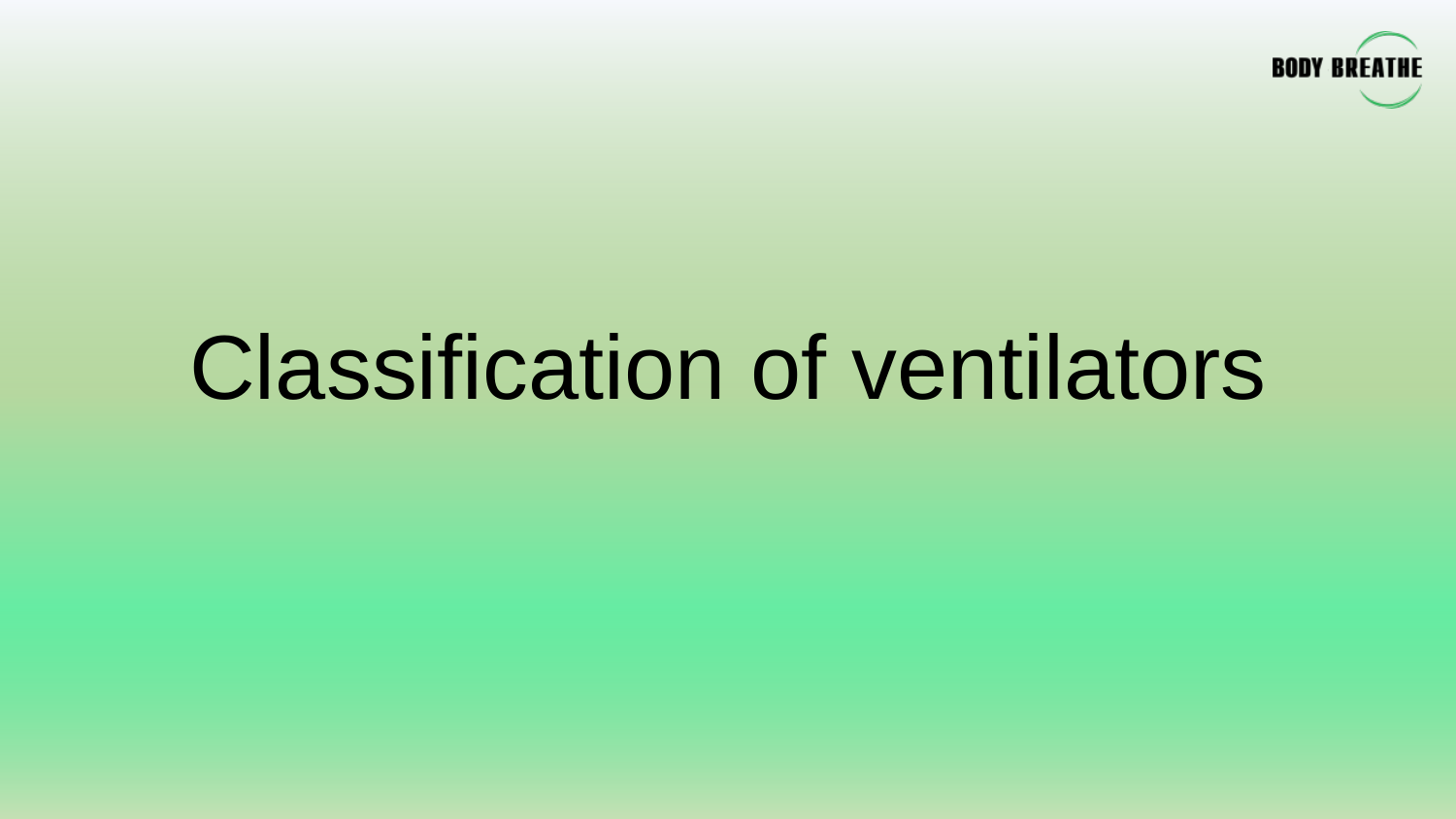# **Expert, versatile ventilator**

- 1. Functions: invasive and non-invasive;
- 2. Programs: at least 12, of which 3-4 programs with the ability to manually configure;
- 3. Control sensors: from 9 to 14, including ultrasonic, which do not require calibration and replacement, humidity control in circuits and invasive, non-invasive systems;
- 4. Thermal sensors: from 6, for temperature control inside the case, power supply, turbine or compressor, stabilizer, built-in battery;
- 5. Digital patient monitoring system with feedback function and bluetooth / wi-fi contact with a central control center with operating points of signals about changes in states and critical conditions, with the function of automatic shutdown, emergency call of an anesthesiologist and the ability to set resuscitation measures with manual adjustment;
- 6. Oxygen supply system, automatic formation and supply of medicinal and other mixtures with the possibility of manual formation of mixtures, with the function of calibrating mixtures for compliance with standards;
- 7. The mixture is supplied using the central system of resuscitation, operating units / rooms, a turbine with a desiccant, a compressor with a desiccant, a cylinder (s) with compressed oxygen (mixture);
- 8. The presence of software or program codes for integration into the anesthesia block system, in some cases compatibility with ECMO (extracorporeal membrane oxygenation, "Artificial lung").

# **Expert ventilator**

Paragraphs 1-7 are the same; Paragraph 8 is missing.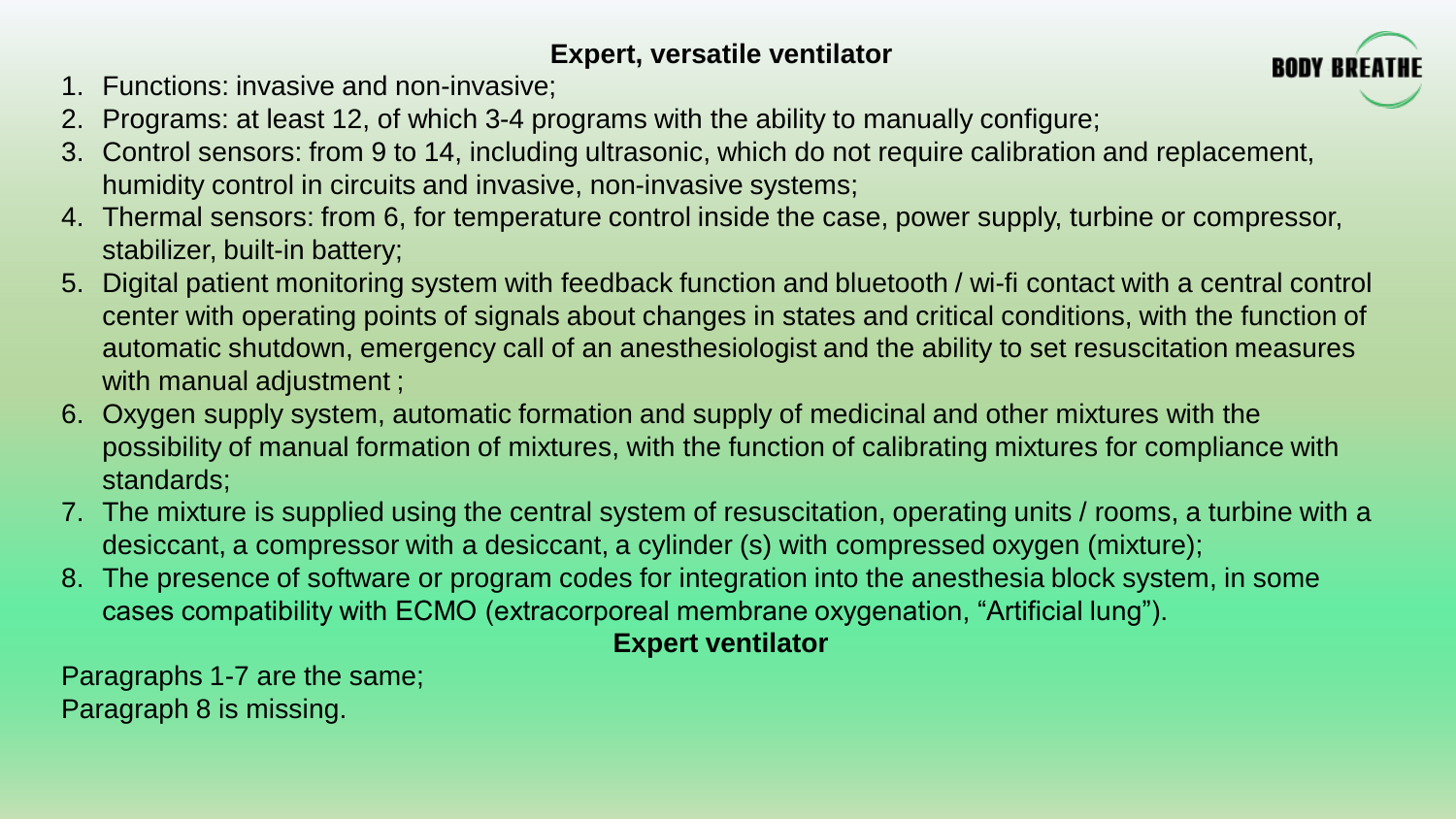## **Professional ventilator**



- 1. Functions: invasive and non-invasive;
- 2. Programs: at least 6, of which 1-2 programs with the ability to manually configure;
- 3. Control sensors: from 5 to 9, including ultrasound, which do not require calibration and replacement, humidity control in circuits and invasive, non-invasive systems;
- 4. Thermal sensors: from 3 to 5, for monitoring the temperature inside the case, power supply, turbine or compressor, stabilizer, built-in battery;
- 5. Digital-system for monitoring the patient's condition with a feedback function with operating points of signals about changes in states and critical states, with the function of automatic shutdown, urgent call of an anesthesiologist;
- 6. Oxygen supply system, with the possibility of manual formation of mixtures and the supply of medicinal and other mixtures, with the function of calibrating mixtures for compliance with standards;
- 7. The mixture is supplied using the central system of resuscitation, operating units / rooms, a turbine with a desiccant, a compressor with a desiccant, a cylinder (s) with compressed oxygen (mixture).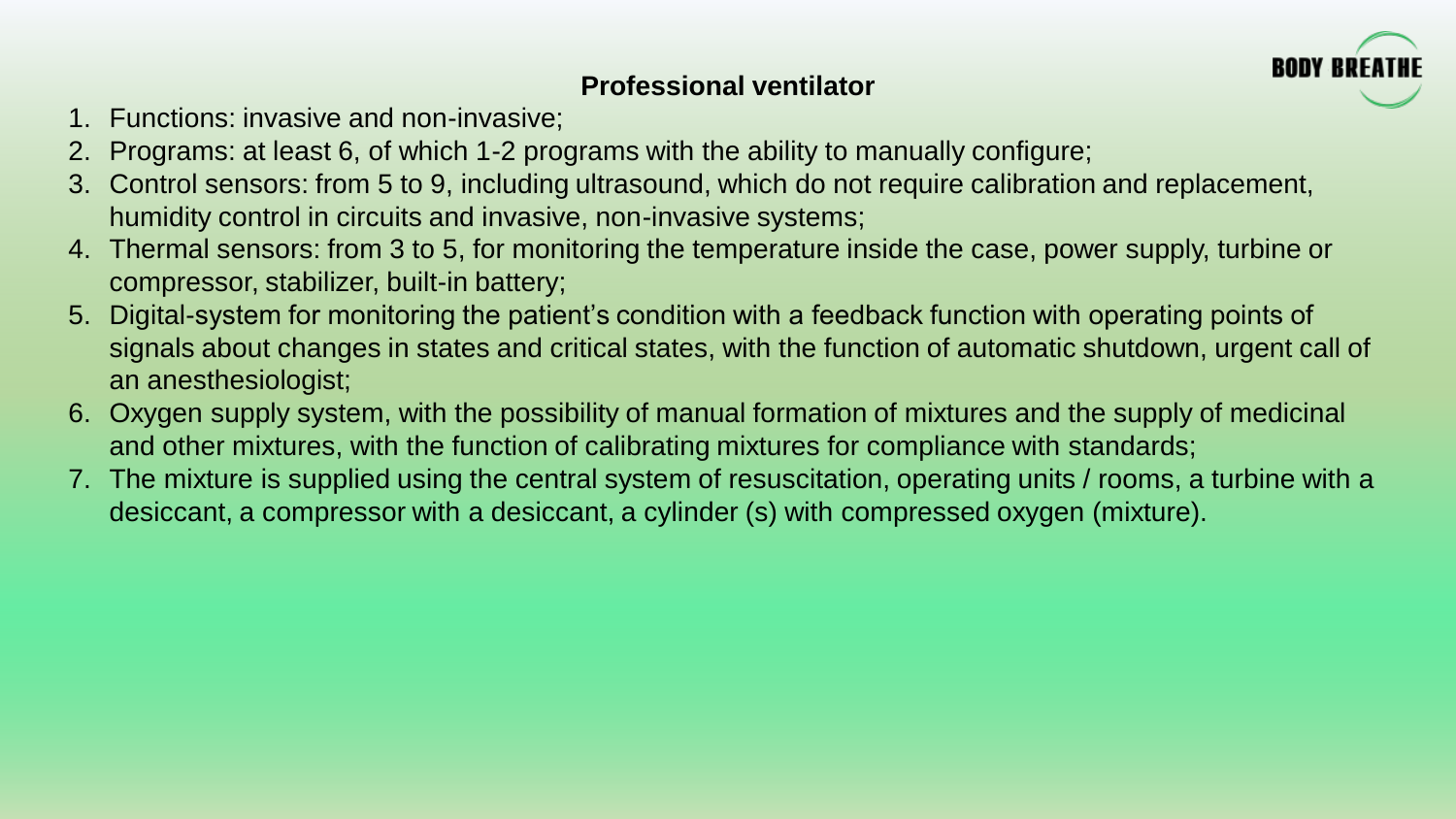

# **Ventilator for individual functions**

- 1. Functions: invasive or non-invasive (both functions are possible);
- 2. Programs: from 1;
- 3. Control sensors: from 3 to 5, ultrasonic, as an option (not requiring calibration and replacement, humidity control in circuits and invasive, non-invasive systems);
- 4. Thermal sensors: from 1, for temperature control inside the case;
- 5. Sound, alarm system for monitoring the patient's condition;
- 6. The oxygen supply system, as a rule, without the possibility of manual formation of mixtures;
- 7. Supply of the mixture using the central system of resuscitation, operating units / rooms, container (s) with compressed oxygen (mixture).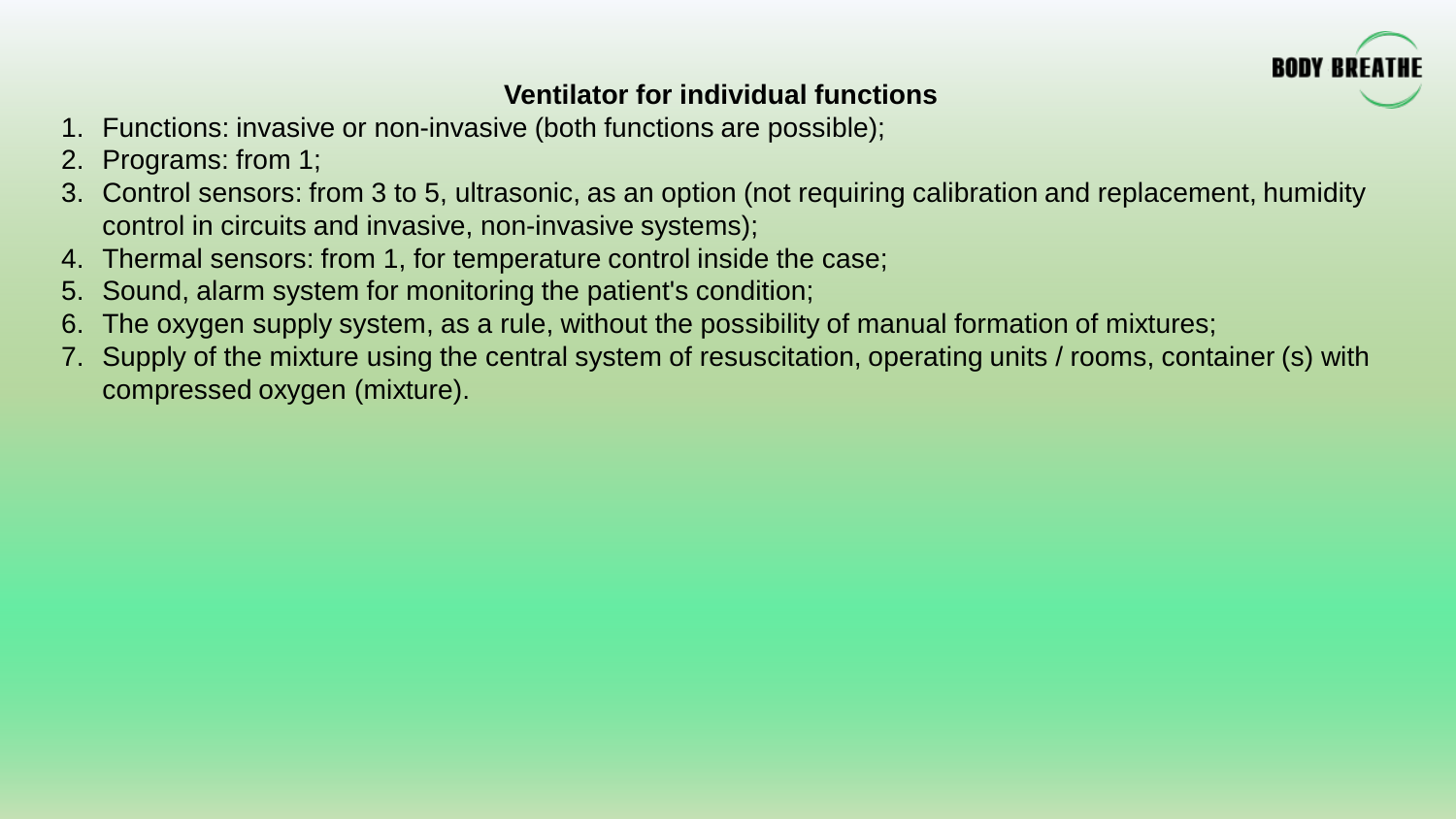



Philips BiPAP S/T 30

| Denis 21.05.2020, 21:58                 | rĥ                       | $\mathscr{D}_{\mathscr{D}_{\alpha}}$ | 53 | Ŵ | <b>Bce</b> |
|-----------------------------------------|--------------------------|--------------------------------------|----|---|------------|
| TRANSACTION EMERGENCY MEDICAL SUPPLIES  |                          |                                      |    |   |            |
| <b>DESCRIPTION</b>                      | Unit Price in USD \$ FOB |                                      |    |   |            |
| S9030 Duo-Level Non Invasive Ventilator |                          |                                      |    |   | 21,000.00  |
| <b>ICU Ventilators VG70</b>             |                          |                                      |    |   | 36,000.00  |
| <b>ACM812A Ventilators</b>              |                          |                                      |    |   | 22,500.00  |
| Boaray 3000D Ventilator                 |                          |                                      |    |   | 33,000.00  |

Unit

15,000.00

#### **Ventilator for individual functions**

Medical Bipap is designed to work in nursing homes and to support patients with obesity, an insulindependent form of diabetes, during sleep. Medical Bipap offers a wide selection of ventilation, monitoring and technology systems, from high to low severity, from simple to complex cases, from adults to geriatric patients.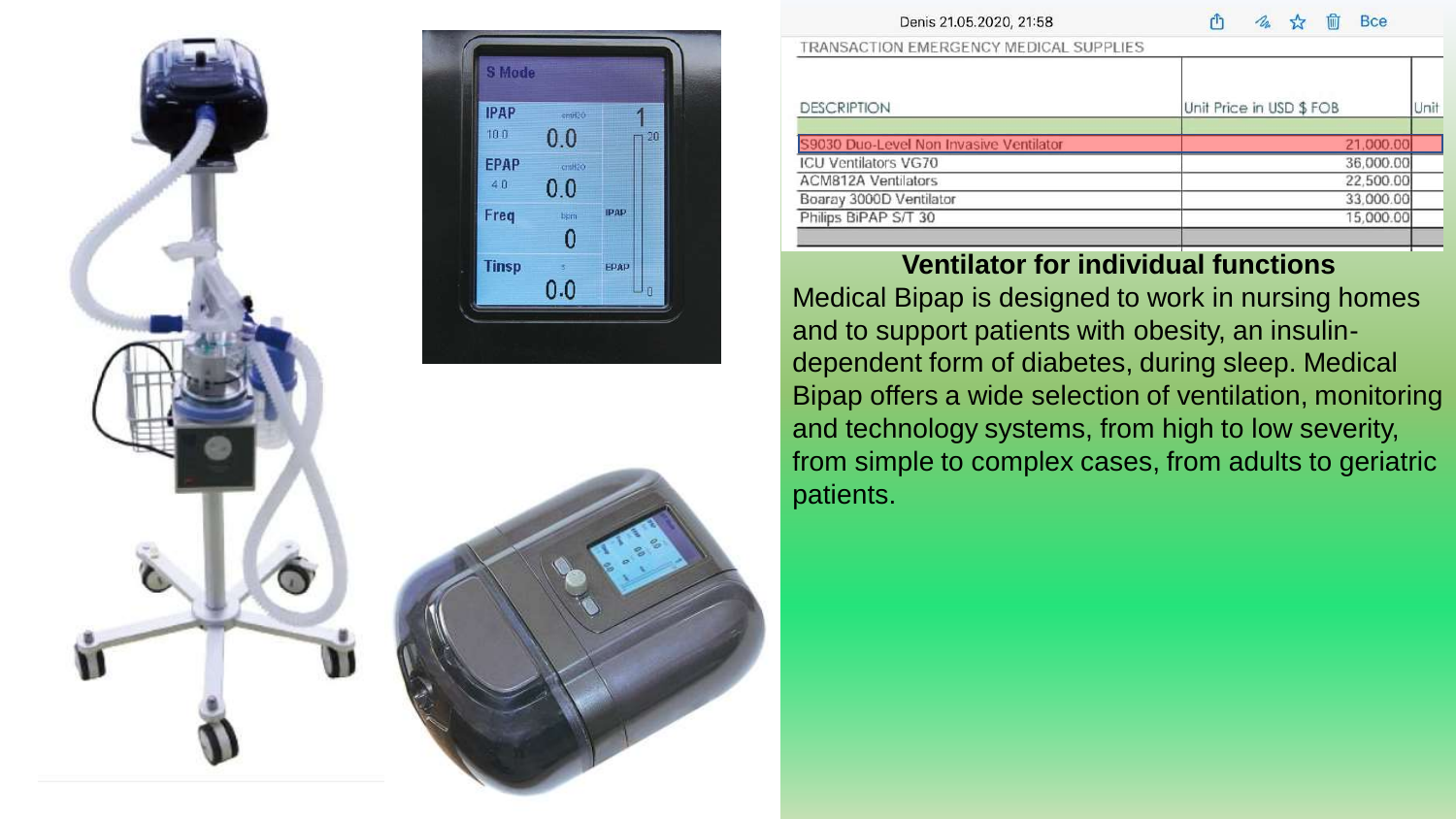

| Denis 21.05.2020, 21:58                 | 勔<br>rī<br><b>Bce</b><br>$\mathscr{L}_{a}$<br>5.7 |      |
|-----------------------------------------|---------------------------------------------------|------|
| TRANSACTION EMERGENCY MEDICAL SUPPLIES  |                                                   |      |
|                                         |                                                   |      |
| <b>DESCRIPTION</b>                      | Unit Price in USD \$ FOB                          | Unit |
|                                         |                                                   |      |
| S9030 Duo-Level Non Invasive Ventilator | 21,000.00                                         |      |
| <b>ICU Ventilators VG70</b>             | 36,000.00                                         |      |
| <b>ACM812A Ventilators</b>              | 22,500.00                                         |      |
| Boaray 3000D Ventilator                 | 33,000.00                                         |      |
| Philips BiPAP S/T 30                    | 15,000.00                                         |      |
|                                         |                                                   |      |

### **Expert ventilator**

- Compact high capacity battery, no air compressor, nosocomial mobility;
- Flexible device configuration: suspended on a cart, bed or ceiling;
- Metal, autoclavable, heated exhalation valve, integrated flow sensor;
- Upgradeable ventilation software with an available USB port;
- Optimum synchronization between patient and ventilator;
- Invasive and non-invasive ventilation mode;
- **Provides pressure support for the patient when** spontaneous breathing is present;
- 12 programs, including 4 in manual mode.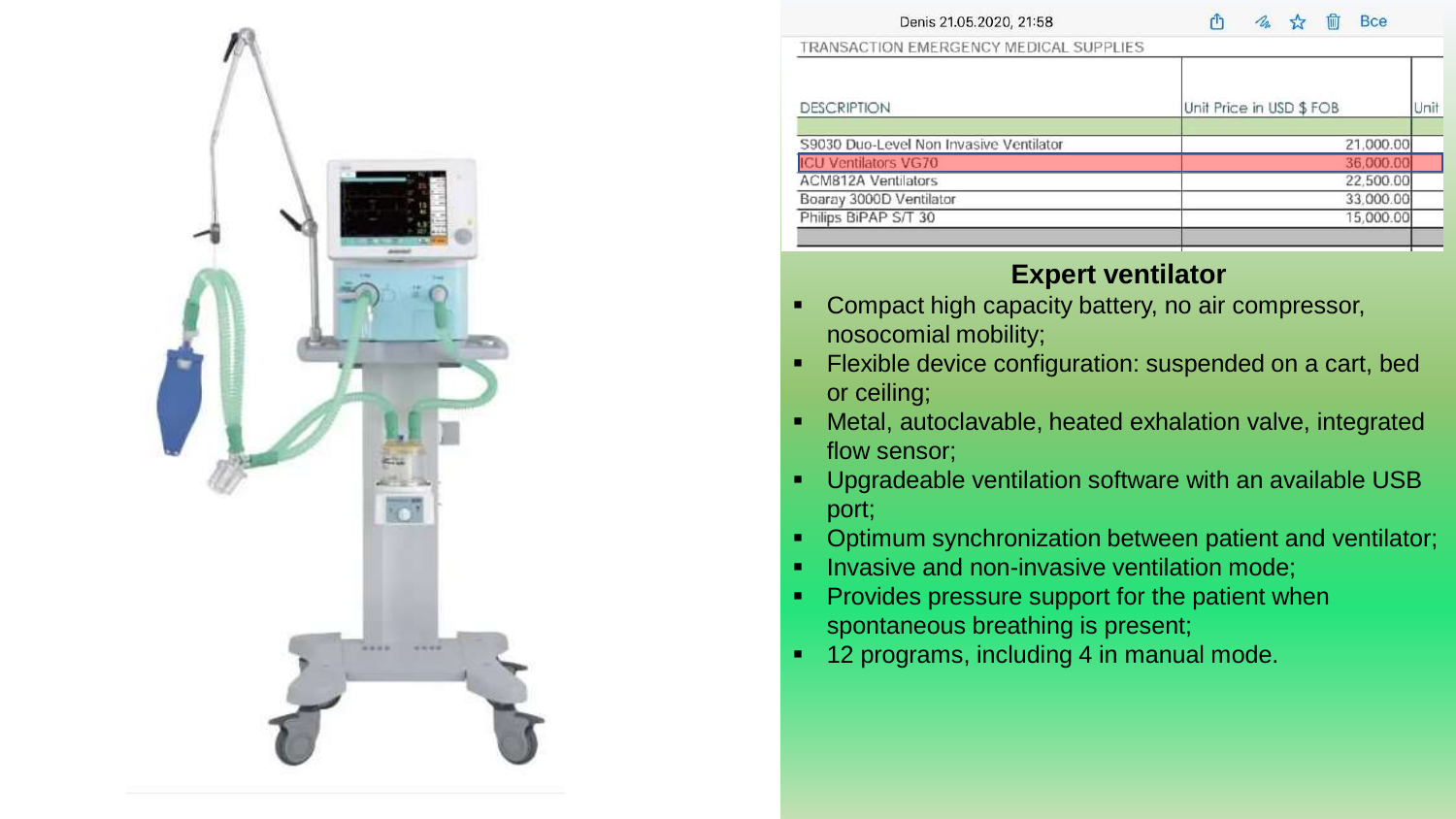

| Denis 21.05.2020, 21:58                 | <b>Bce</b><br>$\mathscr{U}_a$<br>$5\frac{1}{2}$<br>勔 |  |  |
|-----------------------------------------|------------------------------------------------------|--|--|
| TRANSACTION EMERGENCY MEDICAL SUPPLIES  |                                                      |  |  |
| <b>DESCRIPTION</b>                      | Unit Price in USD \$ FOB                             |  |  |
|                                         |                                                      |  |  |
| S9030 Duo-Level Non Invasive Ventilator | 21,000.00                                            |  |  |
| <b>ICU Ventilators VG70</b>             | 36,000.00                                            |  |  |
| <b>ACM812A Ventilators</b>              | 22,500.00                                            |  |  |
| Boaray 3000D Ventilator                 | 33,000.00                                            |  |  |
| Philips BiPAP S/T 30                    | 15,000.00                                            |  |  |
|                                         |                                                      |  |  |

## **Ventilator for individual functions**

- Portable ventilator for disaster medicine;
- For emergency care in the field and first aid, when transporting patients;
- It can be portable with an oxygen cylinder;
- Invasive and non-invasive ventilation;
- Ventilation modes: A / C, SIMV, SPONT, SIGH, NIPPV. 5 modes and 1 manual;
- Alarm parameters: upper airway pressure limit, lower airway pressure limit, low battery, power failure;
- LCD display;
- PEEP valve, humidifier, trolley, transport support arm.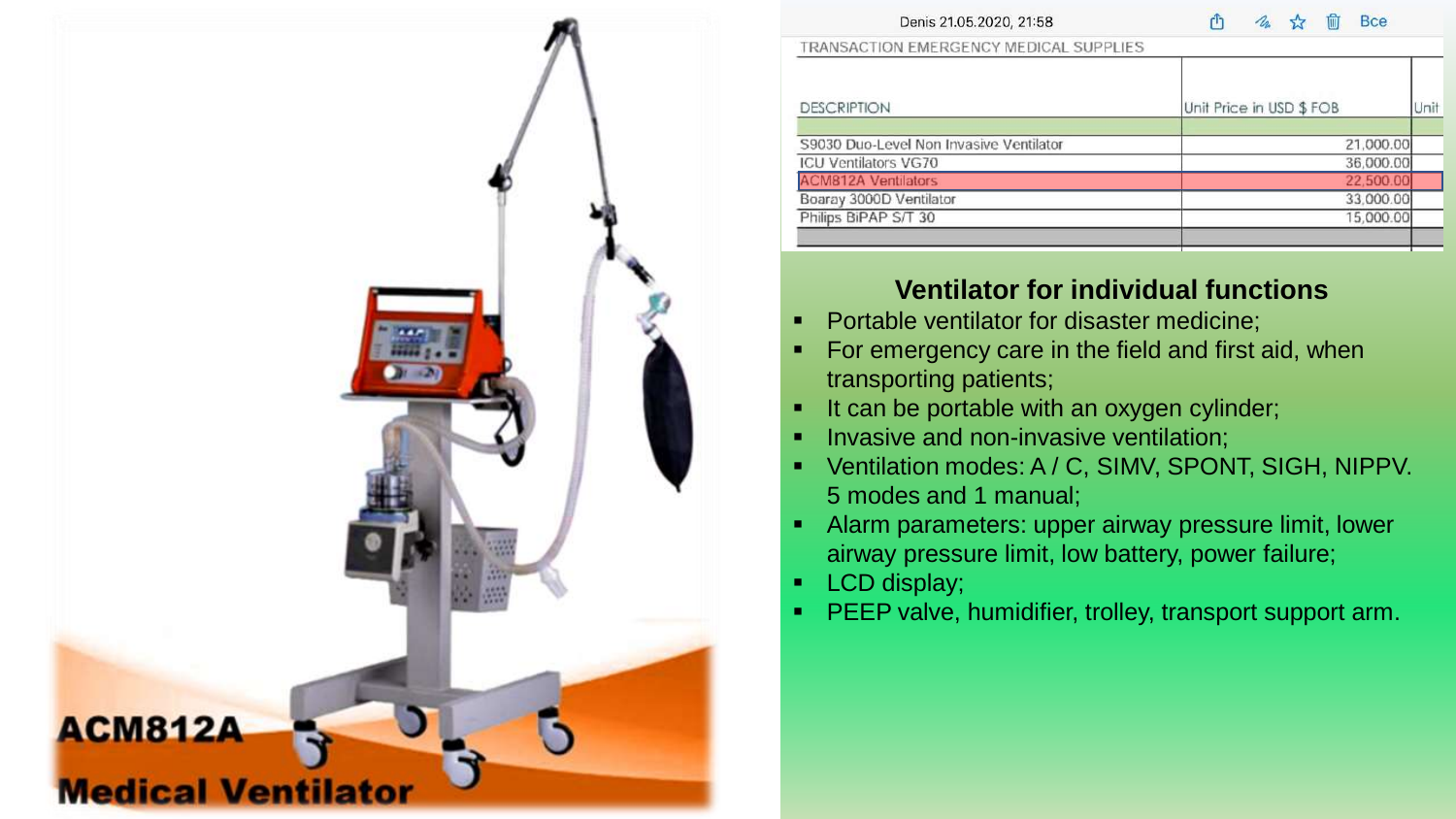

| Denis 21.05.2020, 21:58                 | பி<br>勔<br><b>Bce</b><br>$\mathcal{L}_{\alpha}$<br>53 |    |
|-----------------------------------------|-------------------------------------------------------|----|
| TRANSACTION EMERGENCY MEDICAL SUPPLIES  |                                                       |    |
| <b>DESCRIPTION</b>                      | Unit Price in USD \$ FOB                              | Un |
|                                         |                                                       |    |
| S9030 Duo-Level Non Invasive Ventilator | 21,000.00                                             |    |
| <b>ICU Ventilators VG70</b>             | 36,000.00                                             |    |
| <b>ACM812A Ventilators</b>              | 22,500.00                                             |    |
| Boaray 3000D Ventilator                 | 33,000.00                                             |    |
| Philips BiPAP S/T 30                    | 15,000.00                                             |    |
|                                         |                                                       |    |
|                                         |                                                       |    |

#### **Professional ventilator**

- Ventilation modes: VCV, PCV, SIMV (V) + PS, SIMV (P) + PS, SPONT / C PA P, Sigh, Standby, optional: PRVC, Dual PAP, NPPV;
- 12 modes and 2 manual;
- Tidal volume: 20-2000 ml, ventilation frequency: 1-100 beats per minute, inspiratory time: 0.1-10 s (in 0.15 increments);
- FiO2 Ultrasonic Sensors: 21% -100%;
- Flow sensors: 0.5-20 l / min;
- Pressure sensors: -20-0cm H2O, 5-70 cm H2O, 0-70 cm H2O;
- Digital PEEP function: 0-50 cm H2O (increment: lcm H2O);
- Nebulizer (optional): 30 minutes, direct access function: freeze, lock;
- Observation and feedback VTI, VTE, MV, MVspont;
- Smart patient management systems: Ppeak, Pinean, Pplat, Pmin, PEEP, Freq, Fspont, I: E, FiO, RSB, P0.1, NIF, Auto PEEP, Rcexp, Cdyn;
- Three-Level Audiovisual Alarm;
- Power Supply: AC power failure, Low battery charge, Battery failure depleted.